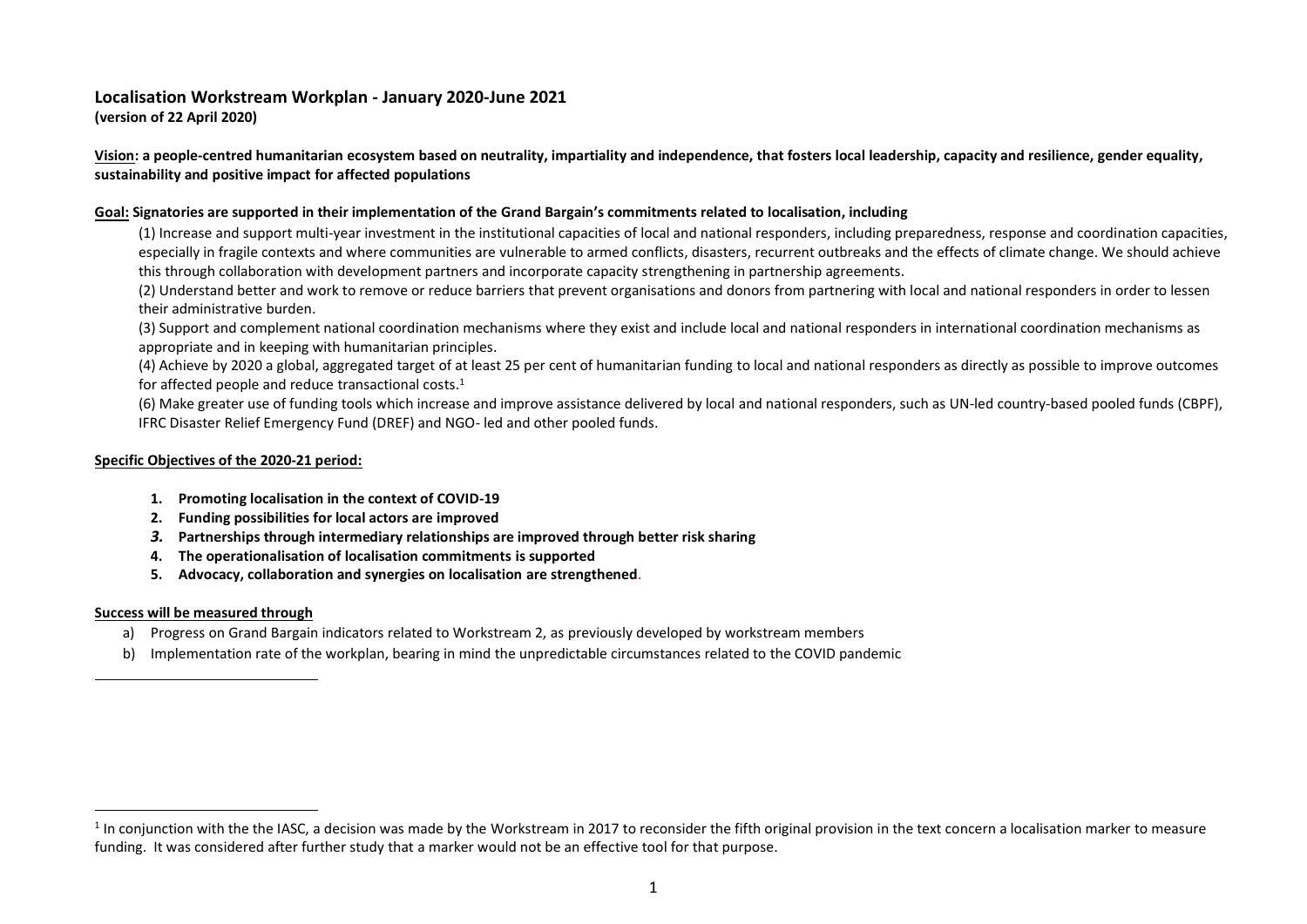#### **Activity plan**

| <b>Objectives (and link to GB</b>                              | <b>Activities</b>                                                                                                                                                                                                                                                                                                                                                                                                                                                                                                                                                                                                      | <b>Coordinator or lead</b>                                                                              | <b>Timeline</b>        |
|----------------------------------------------------------------|------------------------------------------------------------------------------------------------------------------------------------------------------------------------------------------------------------------------------------------------------------------------------------------------------------------------------------------------------------------------------------------------------------------------------------------------------------------------------------------------------------------------------------------------------------------------------------------------------------------------|---------------------------------------------------------------------------------------------------------|------------------------|
| commitment)                                                    |                                                                                                                                                                                                                                                                                                                                                                                                                                                                                                                                                                                                                        |                                                                                                         |                        |
| 1. Promoting<br>localisation in the<br>context of COVID-<br>19 | While the respose to the COVID pandemic, and the ways COVID affects other humanitarian<br>responses, are likely to feature throughout the activities below, the following specific additional<br>activities are planned:                                                                                                                                                                                                                                                                                                                                                                                               |                                                                                                         |                        |
| Supports all commitments                                       | Support the IASC to develop a guidance note for agencies on localisation in the COVID<br>$\bullet$<br>response                                                                                                                                                                                                                                                                                                                                                                                                                                                                                                         | GB members to provide<br>their input to IASC                                                            | April 2020             |
|                                                                | Organise at least one webinar on localisation in the context of COVID<br>$\bullet$                                                                                                                                                                                                                                                                                                                                                                                                                                                                                                                                     | Co-conveners with<br>dedicated sub-group                                                                | April 2020             |
|                                                                | Gather reports, information and practices related to localisation and COVID and post them<br>$\bullet$<br>on the inter-agency COVID page as well as the Workstream website                                                                                                                                                                                                                                                                                                                                                                                                                                             | <b>IFRC</b> to collect materials<br>sent by workstream<br>members, OCHA to post on<br>inter-agency page | Q2-3 2020              |
| 2. Funding<br>possibilities for<br>local actors are            | While acknowledging the importance of direct funding, promote the use of funding tools, which<br>increase and improve assistance delivered by local and national responders.                                                                                                                                                                                                                                                                                                                                                                                                                                           |                                                                                                         |                        |
| improved<br>Supports commitments 1, 4<br>and 6                 | The growing potential of pooled funds as a means of localisation is enhanced<br>Desk review consolidating recommendations for strengthening the localisation impact of<br>$\bullet$<br>pooled funds, including UNCBPFs/ other international funds such as START and the National<br>Society Investment Alliance / local funds managed by local actor networks / women-led<br>(WLO) and women's rights organisations (WRO) / consortia. Recommendations to include<br>how signatories can support innovative/alternative mechanisms, and how transparency and<br>inclusivity of pooled fund management can be improved. | Dedicated sub-group, with Q2-Q3 2020<br>Oxfam as penholder                                              |                        |
|                                                                | Follow and accompany the progress of UN CBPF, including in the Pooled Fund Work Groups.<br>$\bullet$<br>In particular, address the question of who, at the country level, can support organisational<br>capacity strengthening for local actors willing to access CBPF.                                                                                                                                                                                                                                                                                                                                                | Co-conveners with sub-<br>committee                                                                     | $Q2 2020 - Q2$<br>2021 |
|                                                                | Synergies around the humanitarian-development-peace nexus as relates to localization are<br>strengthened<br>Desk review consolidating existing research and good and challenging practice (potentially to<br>be consolidated into further Workstream guidance notes) on:<br>Leveraging development and humanitarian funding to strengthen local response<br>capacities (including both government and civil society) to build resilient communities;                                                                                                                                                                   | Dedicated sub-group, with Q2-Q4 2020<br>IFRC, Oxfam and other pen<br>holders                            |                        |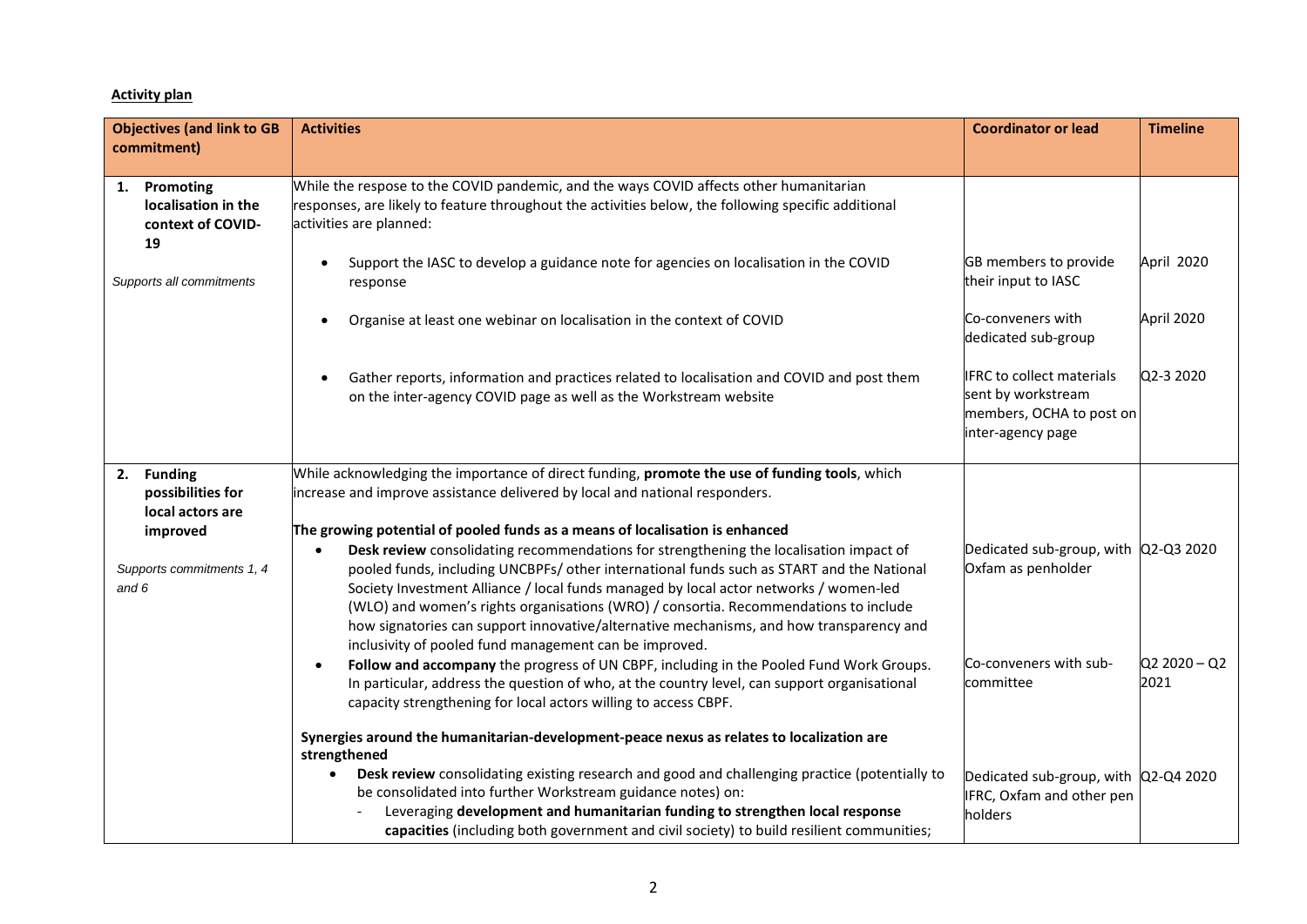| <b>Objectives (and link to GB</b>                                                                                                                  | <b>Activities</b>                                                                                                                                                                                                                                                                                                                                                                                                                                                                                                                                                                                                                                                                                                                                                                                                                                                                                                                                    | <b>Coordinator or lead</b>                                                                                                                      | <b>Timeline</b> |
|----------------------------------------------------------------------------------------------------------------------------------------------------|------------------------------------------------------------------------------------------------------------------------------------------------------------------------------------------------------------------------------------------------------------------------------------------------------------------------------------------------------------------------------------------------------------------------------------------------------------------------------------------------------------------------------------------------------------------------------------------------------------------------------------------------------------------------------------------------------------------------------------------------------------------------------------------------------------------------------------------------------------------------------------------------------------------------------------------------------|-------------------------------------------------------------------------------------------------------------------------------------------------|-----------------|
| commitment)                                                                                                                                        |                                                                                                                                                                                                                                                                                                                                                                                                                                                                                                                                                                                                                                                                                                                                                                                                                                                                                                                                                      |                                                                                                                                                 |                 |
|                                                                                                                                                    | The business case for localisation, particularly through capacity strengthening, based<br>on evidence and experience.<br>Elevate the conversation to a higher level by organising a high-level dialogue on this theme,<br>$\bullet$<br>including local and national actor's messaging, and possibly engaging with the Eminent Person                                                                                                                                                                                                                                                                                                                                                                                                                                                                                                                                                                                                                 | <b>IFRC</b> to coordinate as<br>secretariat                                                                                                     | Q4 2020         |
| Partnerships through<br>3.<br>intermediary<br>relationships are<br>improved through<br>better risk sharing<br>Supports commitment 2<br>(see above) | Given that intermediaries - UN agencies and INGOs in particular - receive, channel and manage a<br>significant portion of humanitarian aid flows, identify good and unconducive practices for localising of<br>principled humanitarian aid:<br>Identify good and non-effective practice for risk sharing across the humanitarian value chain as<br>relates to localisation (including effects of passing down risk and considering principled<br>humanitarian aid) - in synergy with the ICRC/Netherlands risk project. Potential aspects for<br>consideration include the cost of accountability and effects of counter-terrorism measures and<br>sanctions. Attention will be ensured for any specific issues related to WLOs and WROs.<br>The following levelsmay be considered: (a) between donor and intermediary, (b) between<br>$\bullet$<br>intermediary and local actor, (c) when a national NGO is the intermediary.                       | Co-conveners, linking up to Q2-Q4 2020<br><b>ICRC/Netherlands and with</b><br>support of workstream<br>sub-committee / volunteer<br>pen holders |                 |
| 4. The                                                                                                                                             | The workstream strives to support signatory's efforts in their own capacities to operationalise                                                                                                                                                                                                                                                                                                                                                                                                                                                                                                                                                                                                                                                                                                                                                                                                                                                      |                                                                                                                                                 |                 |
| operationalisation of<br><b>localisation</b><br>commitments is<br>supported<br>Supports all GB                                                     | localisation at all levels.<br>Promote the sharing of each GB signatory's strategy/roadmap/plan (as applicable) for its<br>implementation of localisation goals, including through<br>Sharing relevant documents, as appropriate, within the Workstream<br>$\circ$<br>Presentations in workstream teleconferences, including on challenges<br>$\circ$                                                                                                                                                                                                                                                                                                                                                                                                                                                                                                                                                                                                | Co-Conveners                                                                                                                                    | Q2-Q3 2020      |
| commitments                                                                                                                                        | Develop county-level dialogue resource/communications kit, which might include:<br>1-pager introduction "what is people-centred and inclusive localisation?"<br>$\circ$<br>Different practices of international-local partnership based on humanitarian<br>$\circ$<br>principles most appropriate to the specificity of natural disaster (risk) versus conflict-<br>affected contexts, and / or their combination, including on engagement with national<br>and local authorities,;<br>the Workstream guidance notes<br>$\circ$<br>Guidance for a benchmarking survey on current practices related to localisation in-<br>$\circ$<br>country, drawing on the NEAR Performance Measurement Framework, as appropriate<br>draft TORs for a localisation working group / dialogue process<br>$\circ$<br>Sample "localisation roadmaps", etc.<br>$\circ$<br>Map existing national and regional localization discussions to help signatories connect, with | Dedicated sub-group with<br>volunteer<br>editors/penholders                                                                                     | Q2 2020         |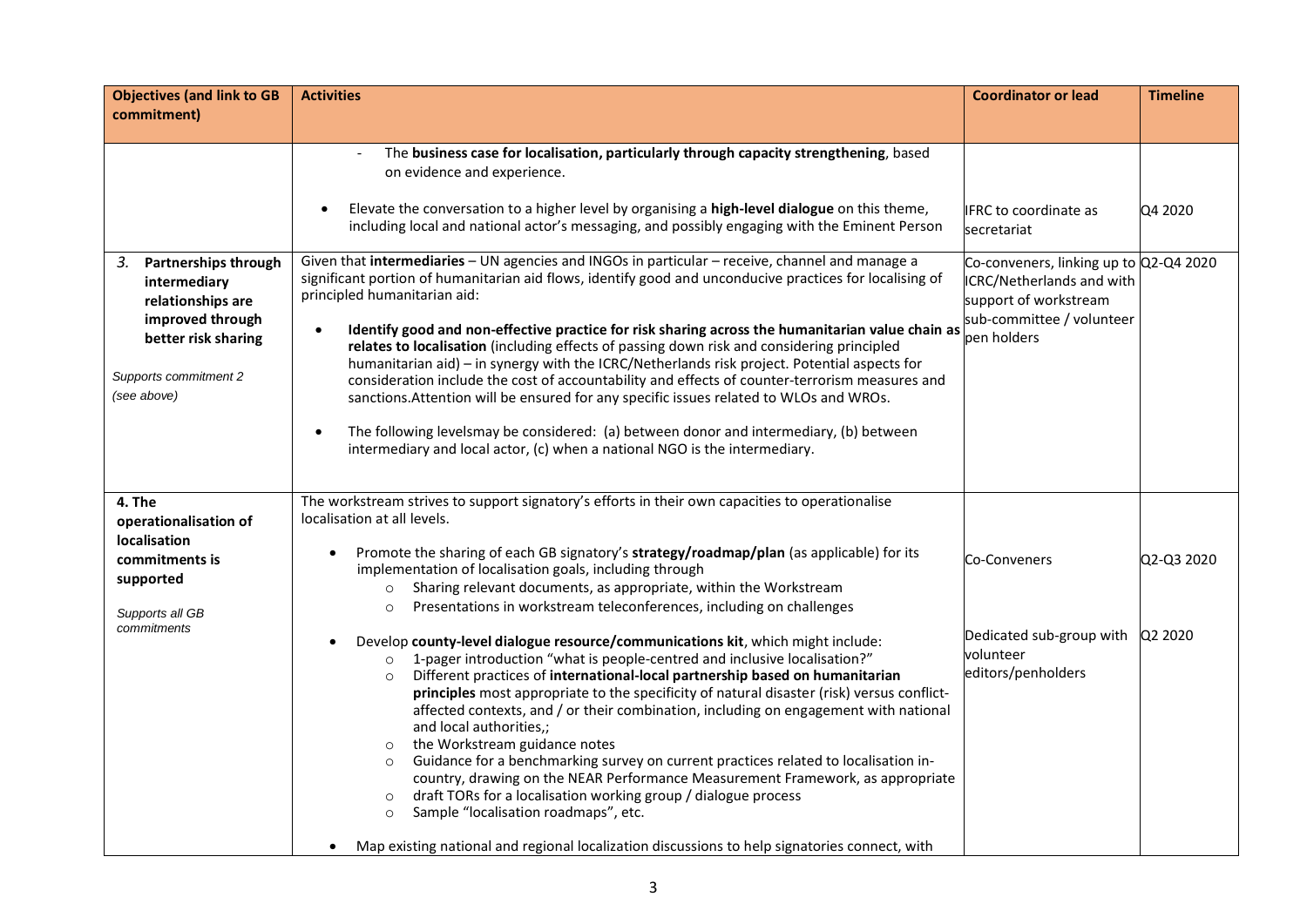| <b>Objectives (and link to GB</b><br>commitment)                                            | <b>Activities</b>                                                                                                                                                                                                                                                                                                                                                                                                                                                                                                                                                                                                                                                                                                  | <b>Coordinator or lead</b>                                                                                                                            | <b>Timeline</b>                |
|---------------------------------------------------------------------------------------------|--------------------------------------------------------------------------------------------------------------------------------------------------------------------------------------------------------------------------------------------------------------------------------------------------------------------------------------------------------------------------------------------------------------------------------------------------------------------------------------------------------------------------------------------------------------------------------------------------------------------------------------------------------------------------------------------------------------------|-------------------------------------------------------------------------------------------------------------------------------------------------------|--------------------------------|
|                                                                                             |                                                                                                                                                                                                                                                                                                                                                                                                                                                                                                                                                                                                                                                                                                                    |                                                                                                                                                       |                                |
|                                                                                             | particular attention to WLO/WRO-led discussions;<br>Workstream members, in their own capacity link, promote and/or link up to discussions at<br>country-level, including at Humanitarian Country Teams, Charter for Change, Regional fora, and Morkstream members<br>others, making use of the resource/communications kit if relevant.<br>Promote learning between countries through exchange of local actors (and potentially of<br>country-based representatives of GB signatories)                                                                                                                                                                                                                             | Co-conveners with help of Q2 2020<br>workstream members<br>volunteering in their own<br>capacity<br><b>NEAR to coordinate</b><br>(subject to funding) | Q2-Q3 2020<br>Q2-Q4 2020       |
| 5. Advocacy, collaboration<br>and synergies on<br>localisation are<br>strengthened          | Disseminate and promote the Workstream's guidance notes and other products through<br>$\bullet$<br>webinars and other presentation opportunities. Share meeting notes and update website with<br>translated documents. Produce Grand Bargain Localisation newsletter.                                                                                                                                                                                                                                                                                                                                                                                                                                              | Co-conveners in<br>consultation with<br>workstream                                                                                                    | Ongoing                        |
| Supports all GB commitments<br>5.1 with Grand Bargain<br>signatories and external<br>actors | Provide at least two annual webinar/teleconference slots to actors advancing localisation who<br>$\bullet$<br>are not part of the workstream to share projects and learning.<br>Promote reporting of funding to local actors to OCHA FTS and support FTS in its efforts to<br>categorise organizations. In this context, explore the possibility of integrating definitions of<br>WROs and WLOs.                                                                                                                                                                                                                                                                                                                   | Co-conveners in<br>consultation with<br>workstream<br>All-WRO/WLO                                                                                     | Ongoing<br>Ongoing             |
|                                                                                             | Within the Grand Bargain, link with the Eminent Person, the Friends of Gender Group, and<br>$\bullet$<br>other relevant Grand Bargain Workstreams (in particular WS2 (Transparency) in, WS3 (Cash),<br>WS5 (Joint Needs Assessments) WS 7& 8 (Quality Funding)) through increased communication<br>and support for the involvement of local actors in their discussions. Engage with relevant IASC<br>RGs as appropriate, including support as needed on the issue of local actors in coordination.<br>Plan for post-GB handover/exit strategy, including identifying priority activities that should be<br>$\bullet$<br>sustained, and mapping and approaching relevant platforms/networks that can take them on. | exploration led by UNW<br>and OCHA<br>Co-conveners and leads<br>tobc                                                                                  | Ongoing<br>Starting Q1<br>2021 |
| 5.2. among workstream                                                                       | Review membership of the Workstream, in particular with the aim to expand participation of<br>$\bullet$                                                                                                                                                                                                                                                                                                                                                                                                                                                                                                                                                                                                            | Co-conveners with sub-<br>group<br>Co-conveners with sub-                                                                                             | Q2 2020                        |
| members                                                                                     | invited local actors                                                                                                                                                                                                                                                                                                                                                                                                                                                                                                                                                                                                                                                                                               | group                                                                                                                                                 |                                |